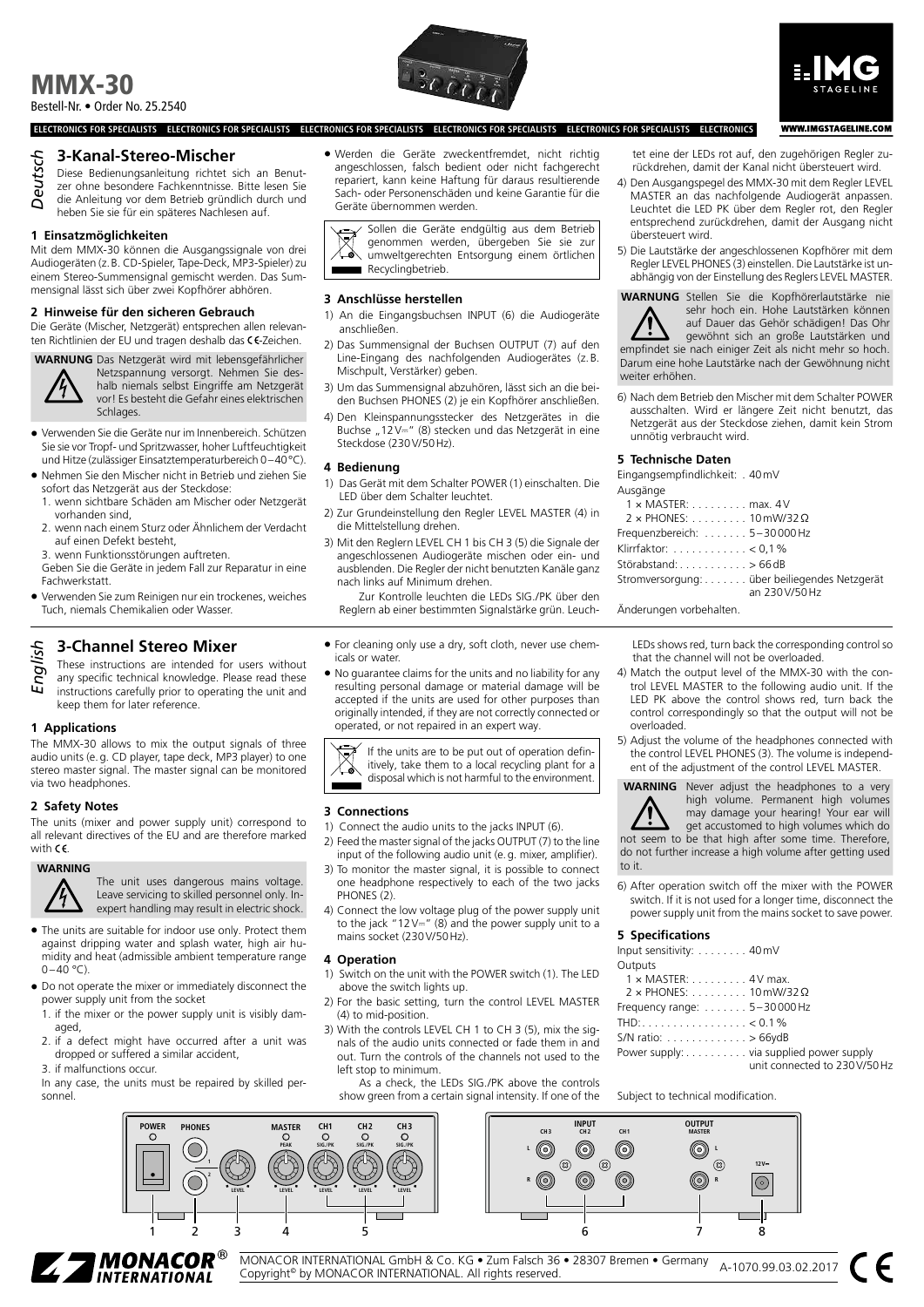# MMX-30 Réferénce num. • Codice 25.2540



# **WWW.IMGSTAGELINE.COM**

**ELECTRONICS FOR SPECIALISTS ELECTRONICS FOR SPECIALISTS ELECTRONICS FOR SPECIALISTS ELECTRONICS FOR SPECIALISTS ELECTRONICS FOR SPECIALISTS ELECTRONICS**

## **Table de mixage stéréo 3 canaux**

Cette notice s'adresse aux utilisateurs sans connaissances techniques particulières. Veuillez lire la pré-*Français*

- sente notice avant le fonctionnement et conservez-la
- pour pouvoir vous y reporter ultérieurement.

# **1 Possibilités d'utilisation**

La MMX-30 permet de mixer les signaux de sortie de trois appareils audio (par exemple lecteur CD, tape deck, lecteur MP3) pour créer le signal master stéréo. Le signal master peut être écouté via deux casques.

#### **2 Conseils d'utilisation et de sécurité**

Les appareils (table de mixage et bloc secteur) répondent à toutes les directives nécessaires de l'Union européenne et portent donc le symbole CE.

**AVERTISSEMENT** Le bloc secteur est alimenté par une



tension dangereuse. Ne touchez jamais l'intérieur de l'appareil, vous pourriez subir une décharge électrique.

- Les appareils ne sont conçus que pour une utilisation en intérieur. Protégez-les des éclaboussures, de tout type de projections d'eau, d'une humidité élevée de l'air et de la chaleur (température ambiante admissible 0–40°C).
- Ne faites pas fonctionner la table de mixage et débranchez le bloc secteur immédiatement dans les cas suivants :
	- 1. la table de mixage ou le bloc secteur présente des dommages visibles.
	- 2. après une chute ou accident similaire, vous avez un doute sur l'état de l'appareil.

3. des dysfonctionnements apparaissent.

- Dans tous les cas, les dommages doivent être réparés par un technicien spécialisé.
- Pour le nettoyage, utilisez un chiffon sec et doux, en aucun cas de produits chimiques ou d'eau.

**If the Canalist Constrainer Stereo a 3 canalist Constrainer Steries Steries Steries Steries Steries and all annoyation attention the pregnant of the attentioner prima della messa in fu** Queste istruzioni sono rivolte all'utente senza conoscenze tecniche specifiche. Vi preghiamo di leggerle attentamente prima della messa in funzione e di conservarle per un uso futuro.

#### **1 Possibilità d'impiego**

Con l'MMX-30 è possibile miscelare i segnali d'uscita di tre apparecchi audio (p.es. lettori CD, tape-deck, lettori MP3) creando un segnale stereo delle somme. Il segnale delle somme può essere ascoltato tramite due cuffie.

#### **2 Avvertenze di sicurezza**

Gli apparecchi (mixer e alimentatore) sono conformi a tutte le direttive rilevanti dell'UE e pertanto portano la sigla CE.



**AVVERTIMENTO** L'alimentatore a spina funziona con pericolosa tensione di rete. Non intervenire mai personalmente al suo interno. Esiste il pericolo di una scarica elettrica.

- Usare gli apparecchi solo all'interno di locali. Proteggerli dall'acqua gocciolante e dagli spruzzi d'acqua, da alta umidità dell'aria e dal calore (temperatura d'impiego ammessa fra 0 e 40°C).
- Non mettere in funzione il mixer e staccare subito l'alimentatore dalla rete se:
- 1. il mixer o l'alimentatore presentano dei danni visibili; 2. dopo una caduta o dopo eventi simili sussiste il so-
- spetto di un difetto; 3. gli apparecchi non funzionano correttamente.

Per la riparazione rivolgersi sempre ad un'officina competente.

• Per la pulizia usare solo un panno morbido, asciutto; non impiegare in nessun caso prodotti chimici o acqua.

• Nous déclinons toute responsabilité en cas de dommages matériels ou corporels résultants si les appareils sont utilisés dans un but autre que celui pour lequel ils ont été conçus, s'ils ne sont pas correctement branchés ou utilisés ou s'ils ne sont pas réparés par une personne habilitée ; en outre, la garantie deviendrait caduque.

Lorsque les appareils sont définitivement retirés du service, vous devez les déposer dans une usine de recyclage adaptée pour contribuer à leur élimination non polluante.

#### **3 Branchements**

- 1) Reliez les appareils audio aux prises d'entrée INPUT (6).
- 2) Appliquez le signal master des prises OUTPUT (7) à l'entrée ligne de l'appareil audio suivant (p.ex.table de
- mixage, amplificateur). 3) Pour écouter le signal master, vous pouvez relier un casque respectivement à chacune des deux prises PHONES<sub>(2)</sub>
- 4) Reliez la fiche d'alimentation du bloc secteur à la prise «12V⎓» (8) puis reliez le bloc secteur à une prise 230V/50Hz.

#### **4 Utilisation**

- 1) Allumez l'appareil avec l'interrupteur POWER (1). La LED au-dessus de l'interrupteur brille.
- 2) Tournez le réglage LEVEL MASTER (4) sur la position médiane comme réglage de base.
- 3) Avec les réglages LEVEL CH 1 à CH 3 (5), mixez les signaux des appareils audio reliés ou faites un fondu enchaîné. Tournez les réglages des canaux inutilisés complètement à gauche sur le minimum.

Les LEDs SIG./PK au-dessus des réglages brillent en vert comme témoin de contrôle, à partir d'une

• Nel caso d'uso improprio, di collegamenti sbagliati, d'impiego scorretto o di riparazione non a regola d'arte degli apparecchi, non si assume nessuna responsabilità per eventuali danni consequenziali a persone o a cose e non si assume nessuna garanzia per gli apparecchi.

Se si desidera eliminare gli apparecchi definitivamente, consegnarli per lo smaltimento ad un'istituzione locale per il riciclaggio.

#### **3 Effettuare i collegamenti**

- 1) Collegare gli apparecchi audio con le prese d'ingresso  $INPIIT(6)$
- 2) Portare il segnale delle somme delle prese OUTPUT (7) sull'ingresso Line dell'apparecchio audio a valle (p. es. mixer, amplificatore).
- 3) Per ascoltare il segnale delle somme, a ognuna delle due prese PHONES (2) è possibile collegare una cuffia.
- 4) Inserire lo spinotto dell'alimentatore nella presa "12V⎓" (8) e l'alimentatore stesso in una presa di rete (230V/50Hz).

#### **4 Funzionamento**

- 1) Accendere l'apparecchio con l'interruttore POWER (1). Il LED sopra l'interruttore s'illumina.
- 2) Come impostazione base, girare il regolatore LEVEL MASTER (4) in posizione centrale.
- 3) Con i regolatori LEVEL CH 1 a CH 3 (5) miscelare i segnali degli apparecchi audio collegati oppure effettuare assolvenze o dissolvenze. Girare i regolatori dei canali non utilizzati tutto a sinistra, sul minimo.
	- Come controllo, i LED SIG./PK sopra i regolatori, da una certa potenza del segnale, s'illuminano di color

puissance donnée de signal. Si une des LEDs brille en rouge, tournez le réglage correspondant dans l'autre sens pour éviter toute surcharge du canal.

- 4) Adaptez le niveau de sortie de la MMX-30 à l'appareil audio suivant via le réglage LEVEL MASTER. Si la LED PK au-dessus du réglage brille en rouge, tournez le réglage en conséquence dans l'autre sens pour éviter toute surcharge de la sortie.
- 5) Réglez le volume des casques reliés avec le réglage LEVEL PHONES (3). Le volume est indépendant du réglage LEVEL MASTER.

**AVERTISSEMENT** Ne réglez pas le volume du casque trop fort. Un volume trop élevé peut, à long terme, générer des troubles de l'audition. L'oreille s'habitue à des volumes élevés et ne les perçoit plus comme tels au bout d'un

certain temps. Nous vous conseillons donc de régler le volume et de ne plus le modifier.

6) Après le fonctionnement, éteignez la table de mixage avec l'interrupteur POWER. En cas de non utilisation prolongée, débranchez le bloc secteur de la prise secteur afin d'éviter toute consommation inutile.

#### **5 Caractéristiques techniques**

Sensibilité d'entrée : . . . . . 40mV

| Sorties                                                               |
|-----------------------------------------------------------------------|
| $1 \times$ MASTER : 4V max.                                           |
| $2 \times$ PHONES : 10 mW/32 $\Omega$                                 |
| Bande passante :. 5-30000 Hz                                          |
| Taux de distorsion : $\ldots \ldots < 0.1\%$                          |
| Rapport signal sur bruit : $. > 66$ dB                                |
| Alimentation : par bloc secteur livré relié au<br>secteur 230 V/50 Hz |

Tout droit de modification réservé.

verde. Se uno dei LED si accende di rosso, abbassare il relativo regolatore per non sovrapilotare il canale.

- 4) Per mezzo del regolatore LEVEL MASTER, adattare il livello d'uscita del MMX-30 all'apparecchio a valle. Se il LED PK sopra il regolatore si accende di rosso, abbassare il regolatore in corrispondenza per non sovrapilotare l'uscita.
- 5) Impostare il volume delle cuffie collegate tramite il regolatore LEVEL PHONES (3). Il volume è indipendente dall'impostazione del regolatore LEVEL MASTER.

**AVVERTIMENTO** Mai tenere molto alto il volume nelle cuffie. A lungo andare, il volume ecces-

sivo può procurare danni all'udito! L'orecchio si abitua agli alti volumi e dopo un certo tempo non se ne rende più conto. Perciò non aumentare il volume successivamente.

6) Dopo l'uso, spegnere il mixer con l'interruttore POWER. Se non viene usato per un certo periodo, conviene staccare l'alimentatore dalla presa di rete per non consumare inutilmente della corrente.

#### **5 Dati tecnici**

Sensibilità d'ingresso: . . . . 40mV

| Uscite                                          |                           |
|-------------------------------------------------|---------------------------|
| $1 \times$ MASTER: $\dots \dots \dots$ max. 4 V |                           |
| $2 \times$ PHONES: 10 mW/32 $\Omega$            |                           |
| Gamma di frequenze: 5-30000 Hz                  |                           |
| Fattore di distorsione: < 0,1 %                 |                           |
| Rapporto $S/R$ : > 66 dB                        |                           |
| Alimentazione: tramite l'alimentatore in        | dotazione con 230 V/50 Hz |

Con riserva di modifiche tecniche.